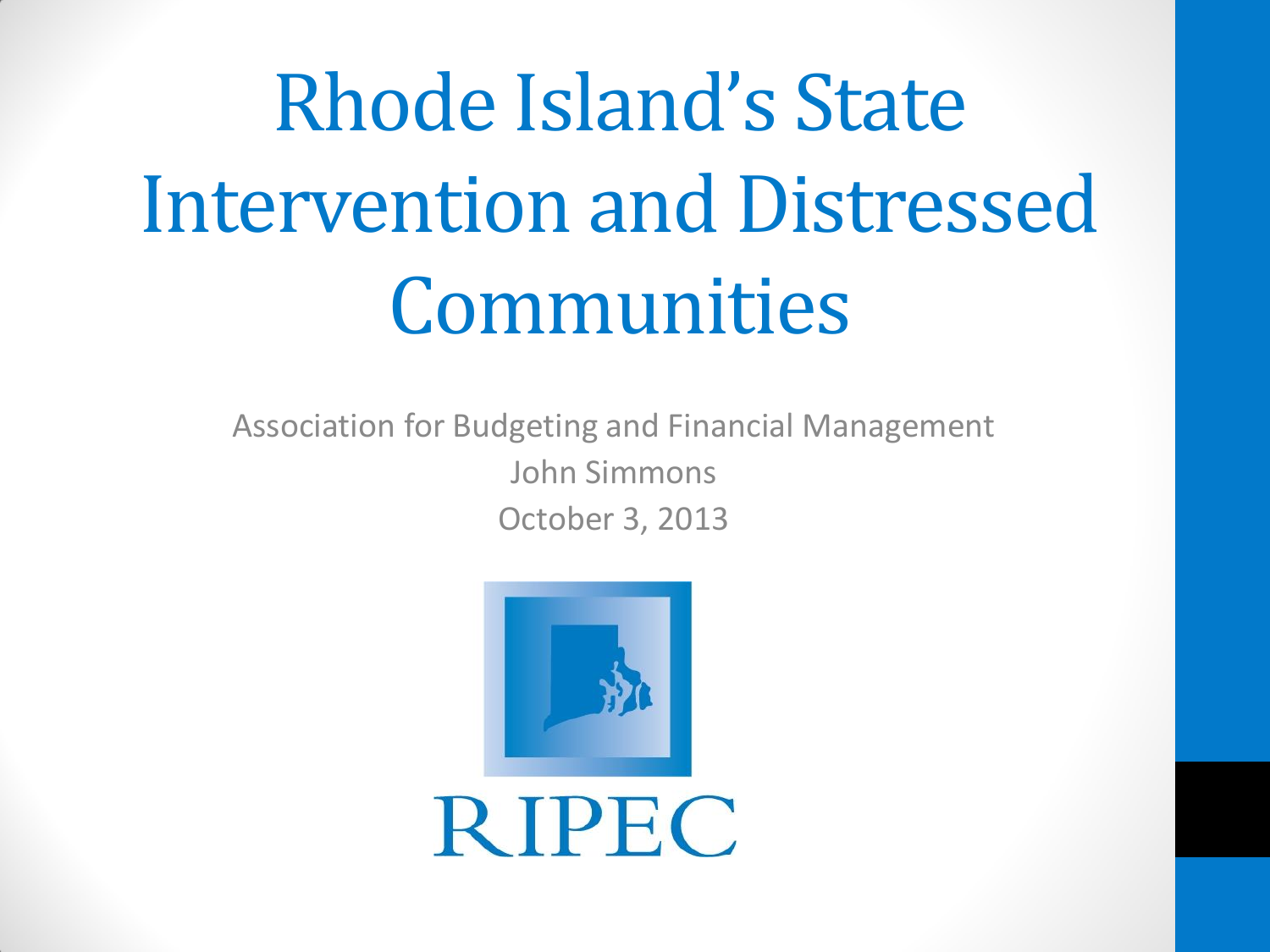## What is RIPEC?

- RIPEC is an independent, nonprofit and nonpartisan public policy research and education organization.
- Organization founded in 1932.
- Primary purpose is to promote more efficient, economical and responsible government.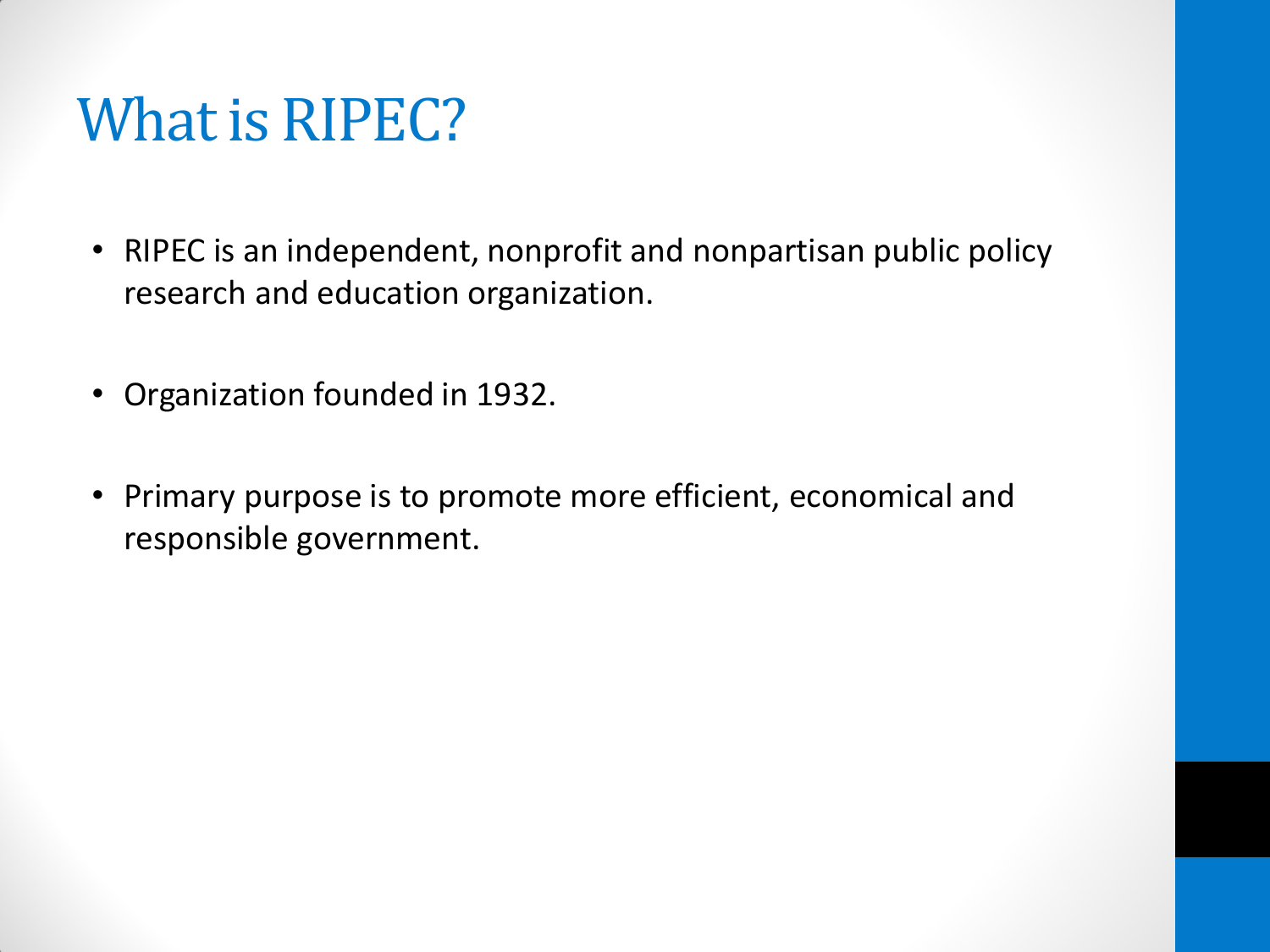#### **Overview**

- Economic conditions of Rhode Island municipalities
- Central Falls background information
- Start of state intervention
- Result of state intervention
- Impact on Central Falls and other municipalities
- Questions for consideration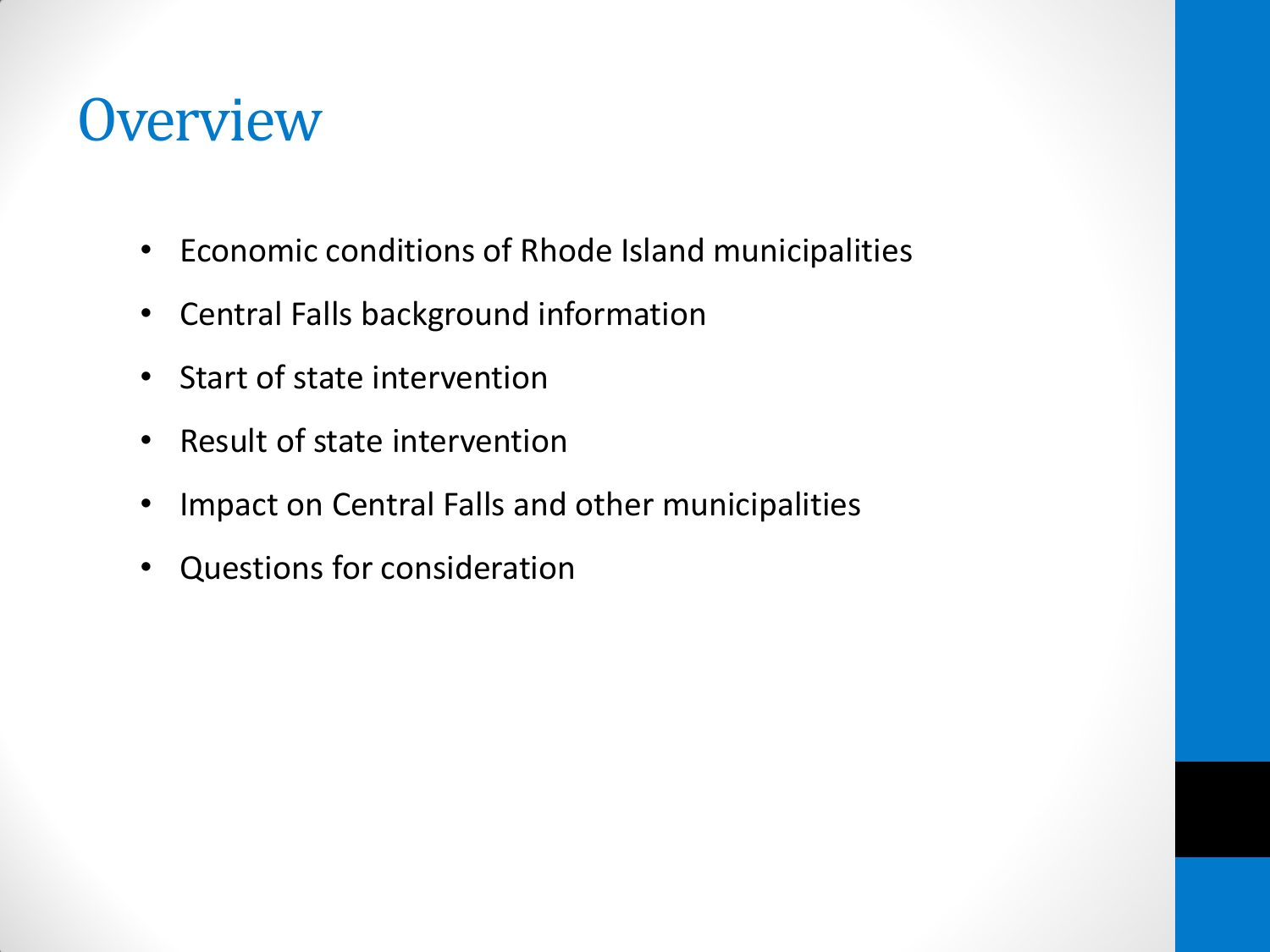## The Great Recession

- The *Great Recession* took a particularly harmful toll on Rhode Island's municipalities. Between FY 2009 and FY 2012, Rhode Island's statewide assessed residential property values declined by 17.0 percent.
- Moreover, Rhode Island's single-family housing prices fell 30.7 percent between the second quarter of 2006—proportionately more than the national decline (11.7 percent) and the price decline of CT (19.2 percent) and MA (10.0 percent) during this same time period.

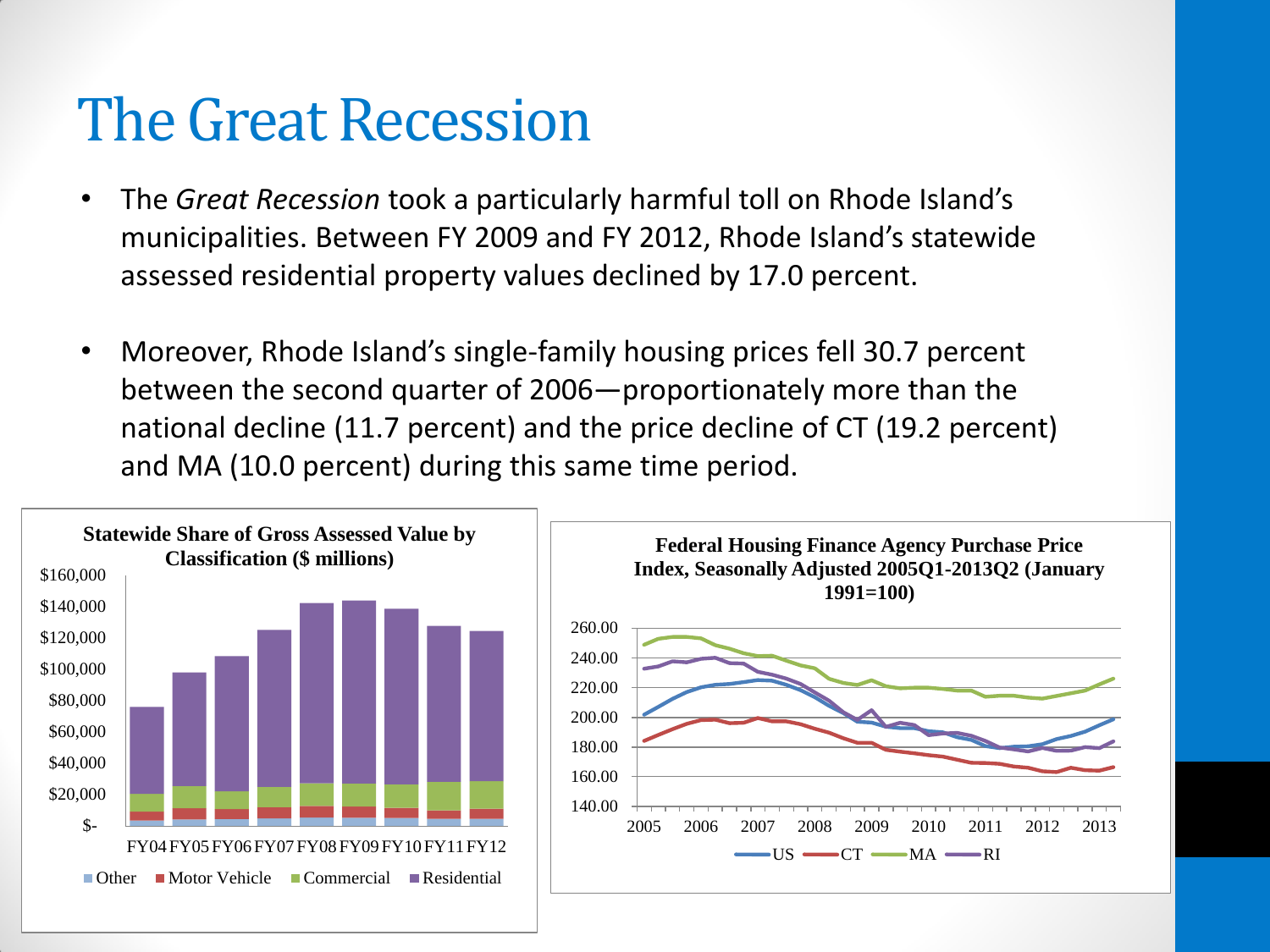# Municipal Aid



various years; RIPEC calculations

- The negative economic impacts of the Great Recession were worsened by decreasing state aid to municipalities.
- Between FY 2008 and the 2012 enacted budget, direct local aid, excluding education aid, declined from \$241.7 million to \$66.2 million, a decrease of 72.6 percent.
- Meanwhile, Rhode Island's municipalities continued to enter into contractual agreements on topics such as labor, pensions, healthcare, etc without relief from state mandates, including binding arbitration for police and fire contracts.
	- Pension assets declined during this time period requiring additional annual contributions.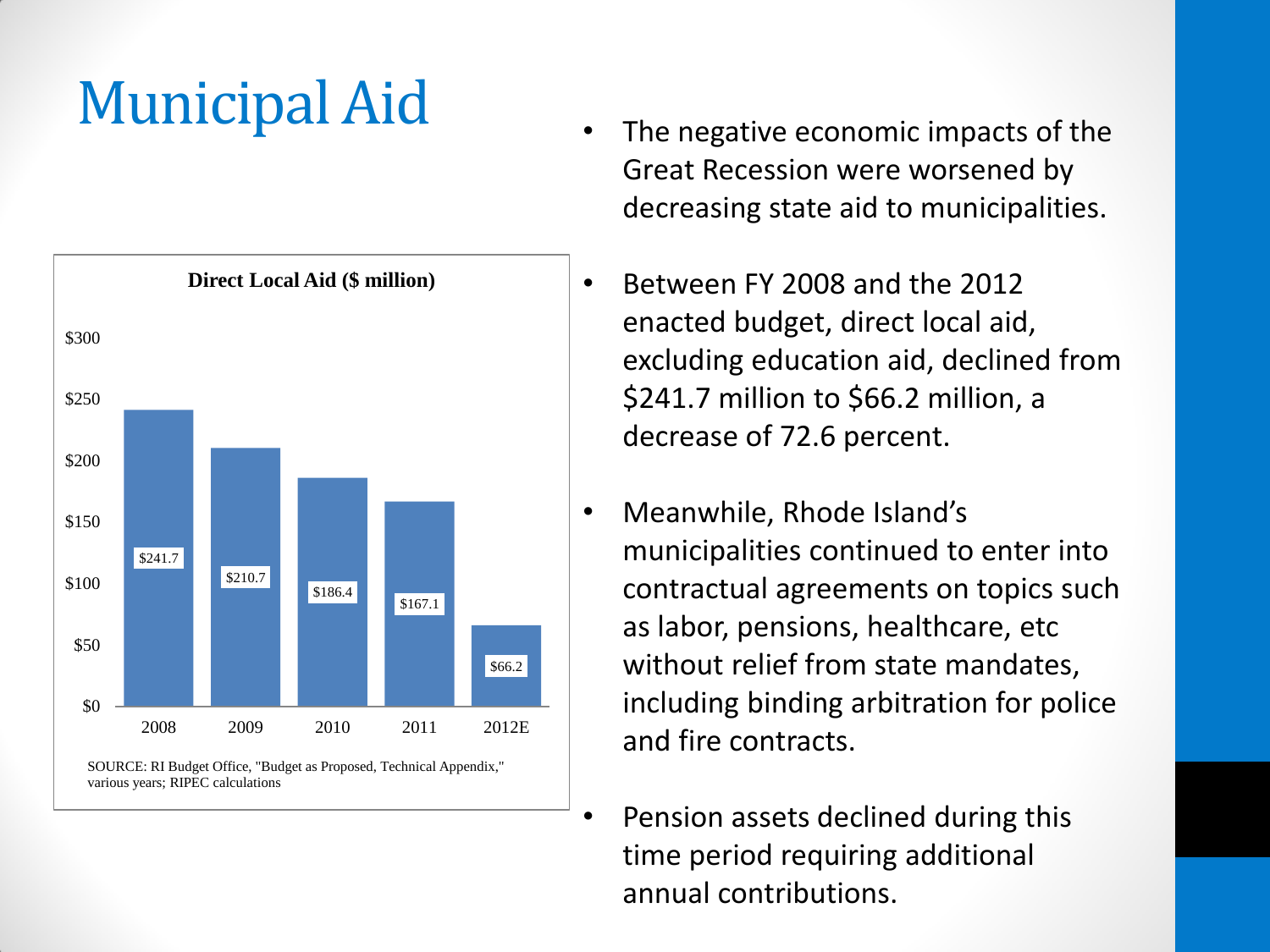# Central Falls: Background



- The most prominent case study of Rhode Island municipal distress is Central Falls, Rhode Island.
- Central Falls is a small Rhode Island city with an area of 1.20 square miles, and a population of approximately 19,300 individuals. It is located north of Pawtucket, Rhode Island—which is on the City of Providence's northern border.
- In FY 2011, Central Falls had an anticipated deficit of approximately \$6 million (35.0 percent of its operating budget) on an approximate budget of \$17 million.
- It had continued substantial long-term obligations such as pension and other postemployment benefits. Outstanding liability was over \$80 million in FY 2010.
- While the city is not responsible for school funding, it has the highest tax burden in the state.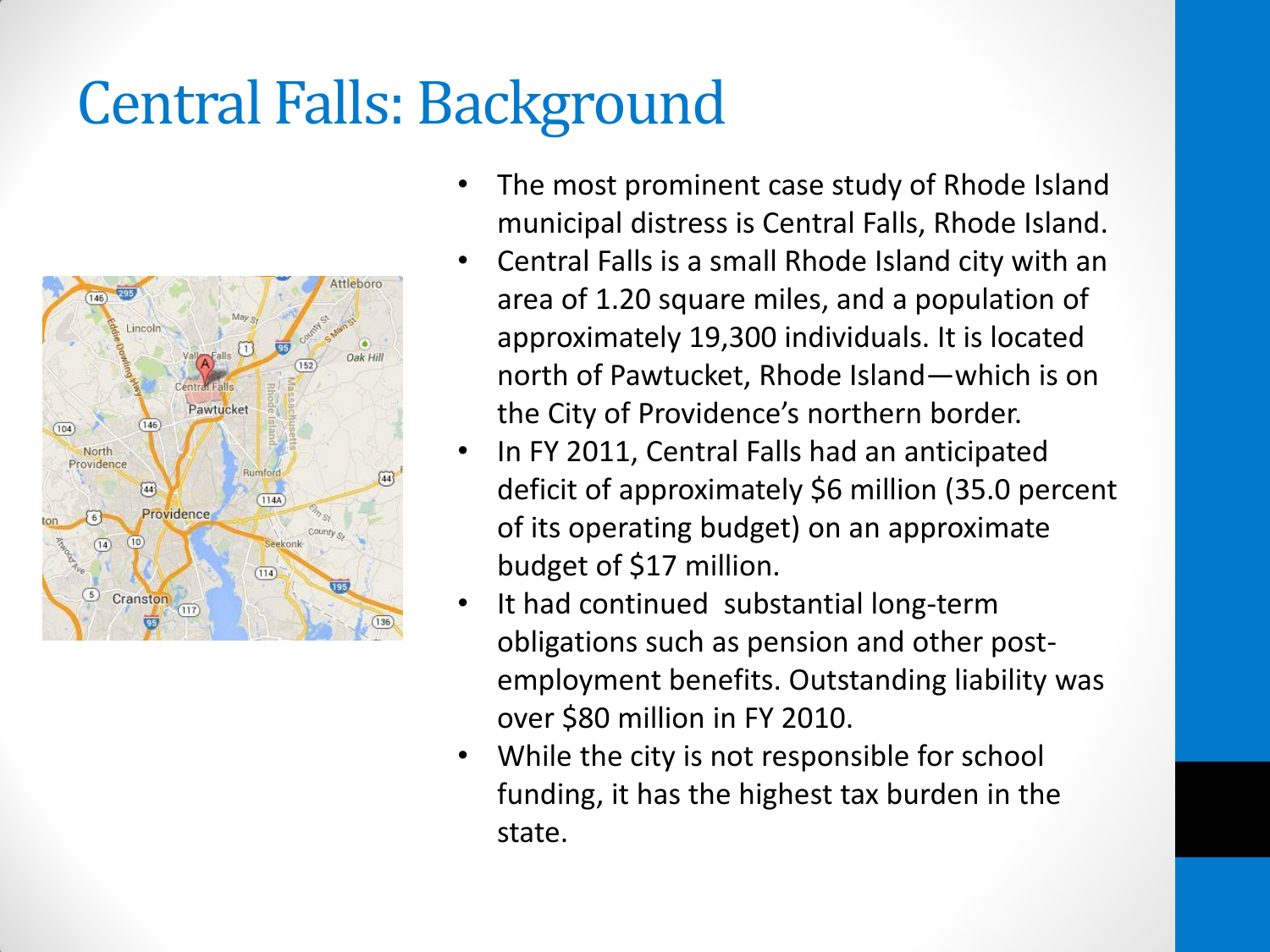## Central Falls: Starting the Process

- In May 2010, the Mayor and City Council filed a petition with the Rhode Island Superior Court for a receivership without state approval.
- In June 2010, The RI General Assembly enacted, and then Governor Donald Carcieri signed, the Fiscal Stability Act into law. This Act provided a pathway and mechanism for communities to become debtors under Chapter 9 (an action not previously expressly allowed under state law).



**The Fiscal Stability Act addressed the fundamental questions of the state's role in bankruptcy: 1) Should there be state intervention? 2) If so, under what conditions?**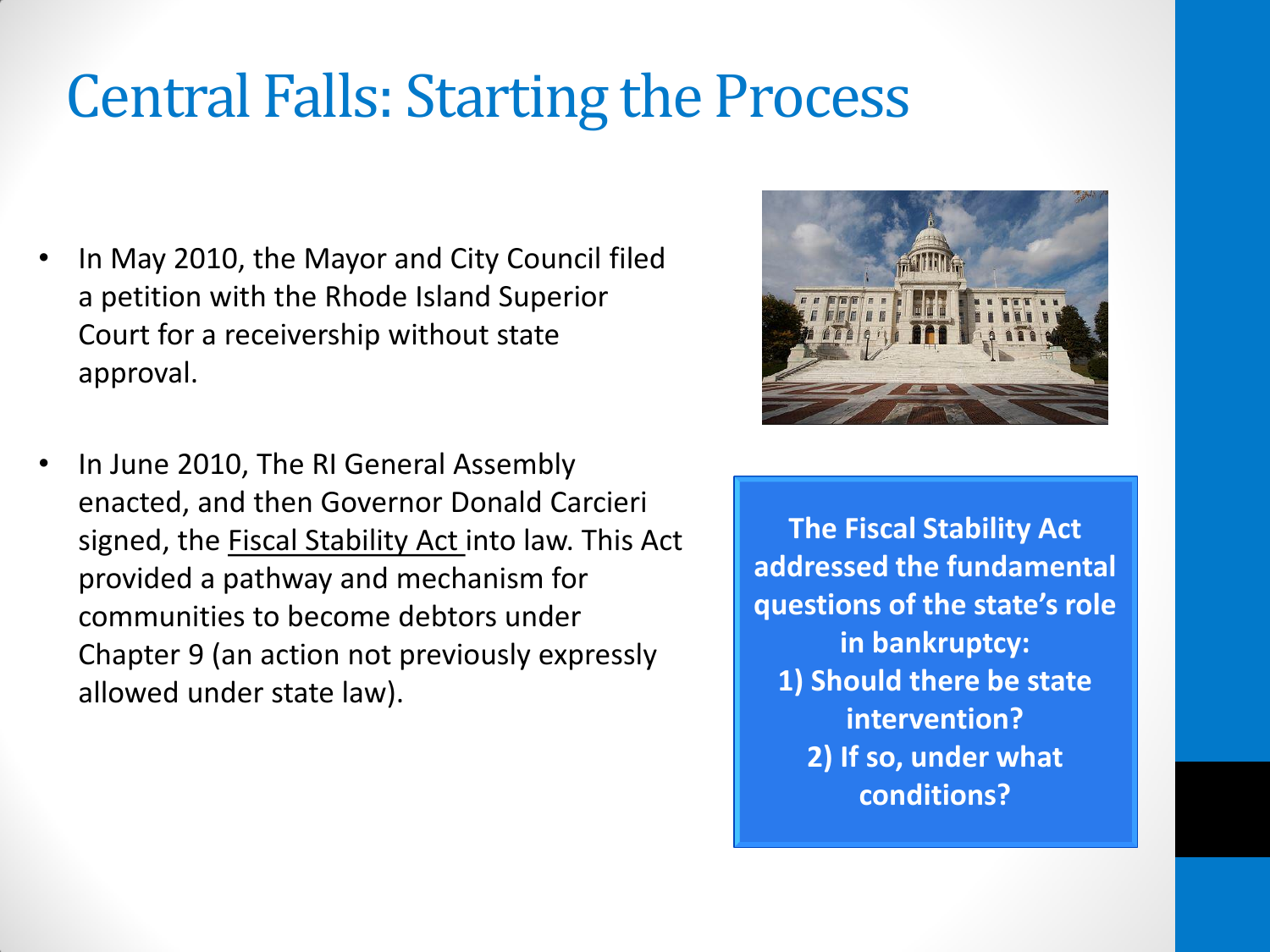# New Rhode Island State Intervention Process

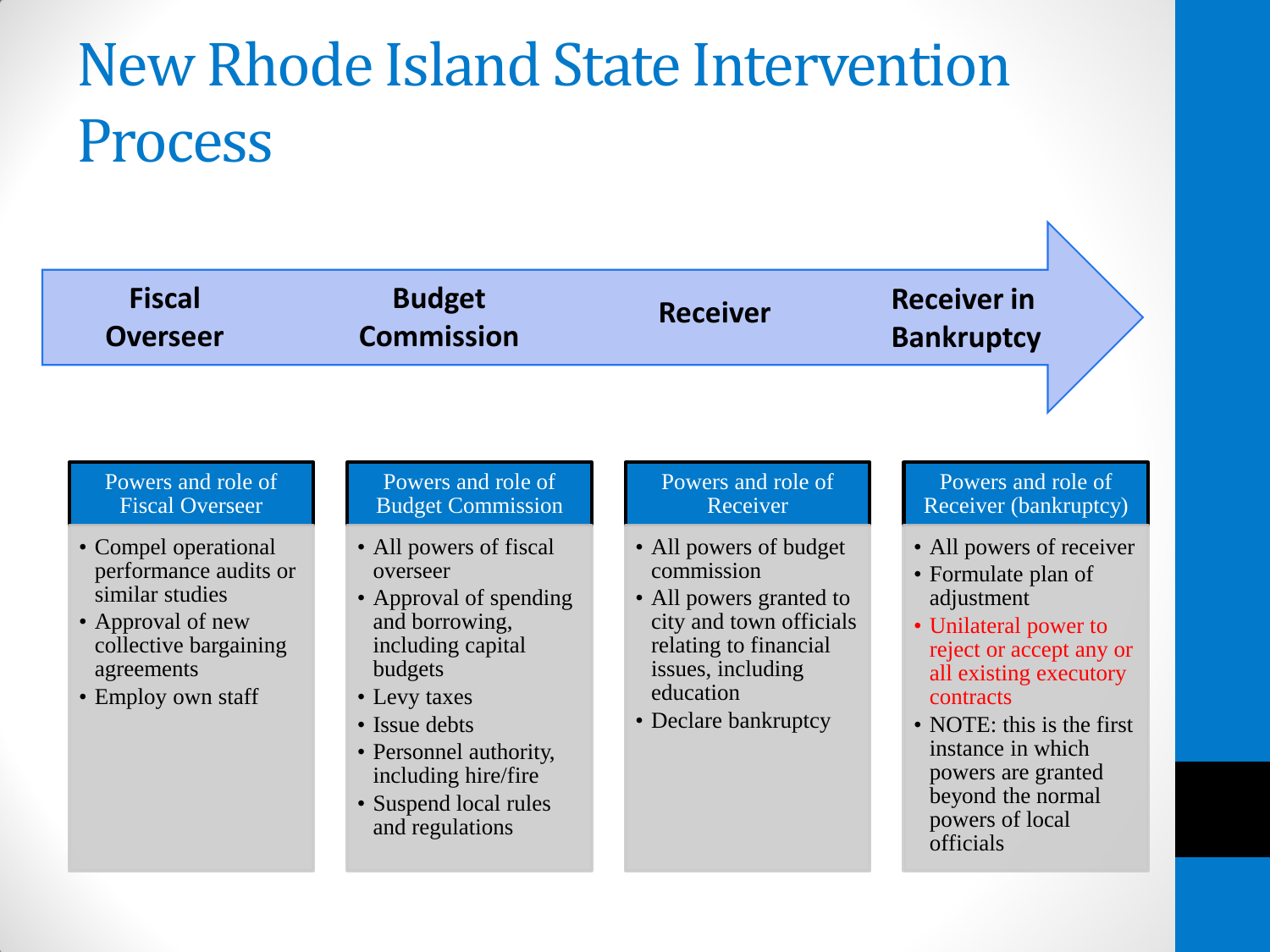## Progressive State Intervention

- In Rhode Island, the Fiscal Stability Act determined that a series of steps be taken before final declaration of bankruptcy.
	- The actions include analysis, fact finding, and a declaration of fiscal stress.
	- A receiver's actions needed court approval before labor contracts and other commitments could be unilateral altered. This tipped the scale in a fundamental way.
- This granted the receiver the flexibility to go to court to vacate pensions, or other benefit commitments, which expanded the available options for improving the city's finances.
- Prior to the four step process, the Governor must determine the level of state intervention. A set of principles is used by the Governor and the Department of Revenue to make this decision.
- At the conclusion of the intervention, there is continued monitoring of the state to determine whether requirements are met.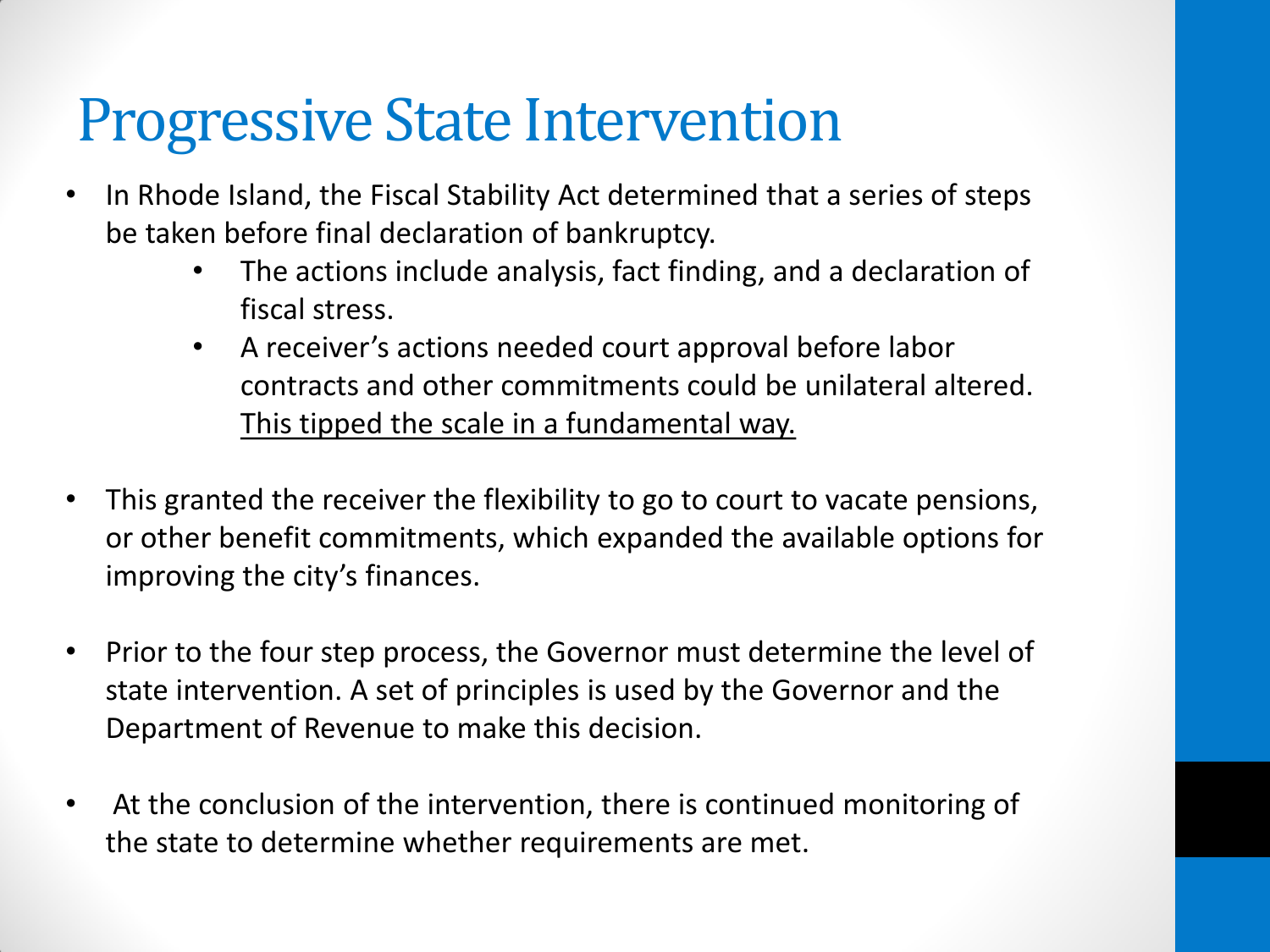# Central Falls: Impact

- The receiver was granted all the powers of the city's elected officials and was charged with overseeing the city's finances. The receiver had the ability to hire, fire, negotiate contracts, ,ordinances, etc. However, the education system was a state-run and financed system, and was, therefore, not under the receiver's purview. This receivership law was upheld by the RI Supreme Court in March 2011.
- In June 2011, the General Assembly recessed without providing emergency local aid to Central Falls. However, the General Assembly did pass legislation that guaranteed that municipal general obligation bondholders would be paid back first, even in the event of bankruptcy.
- In July 2011, Justice Flanders proposed a restructuring plan that would have cut retiree pensions by up to 50.0 percent. This was rejected by retirees. In August of 2011, Justice Flanders filed for Chapter 9 bankruptcy—the first municipal bankruptcy filing in the history of Rhode Island. The legality of this filing was challenged by several union groups.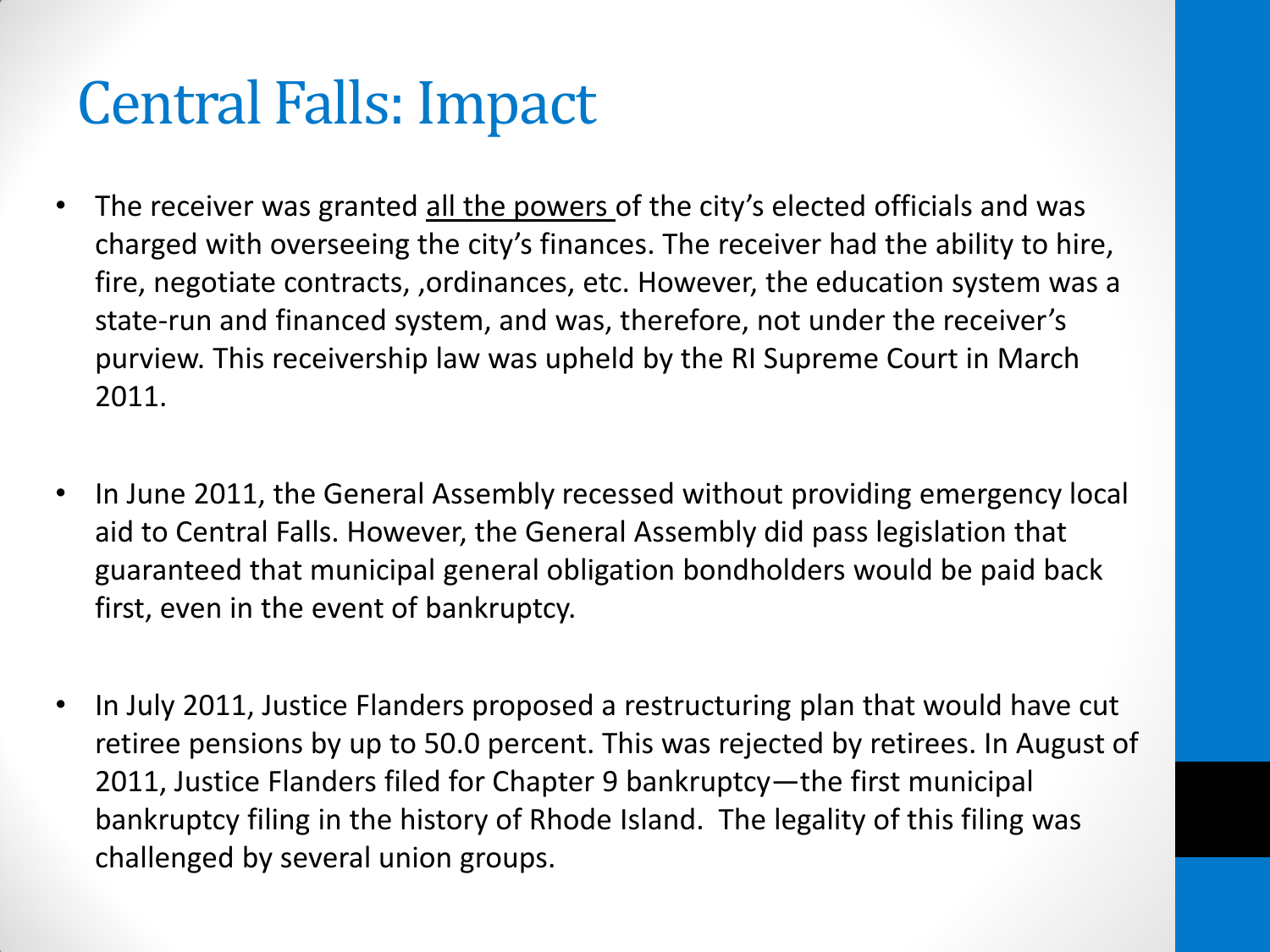# Central Falls: Results

- Once under bankruptcy, the city reworked its collective bargaining agreements with police, fire, and general employees. New agreements between the receiver and the public safety employees, as well as the retirees, were approved in January 2012 by the bankruptcy judge—contingent upon a General Assembly appropriation of about \$2.0 million. As a result of these new agreements, challenges to the legality of bankruptcy have all been dismissed.
- The plan reached back to retirees as well as active employees to provide a wide ranging solution.
- The court approved a five-year strategic plan that improves all these component pieces such as: a mandated plan of five-year tax increases; the hiring of a finance person with a contract; and reporting requirements.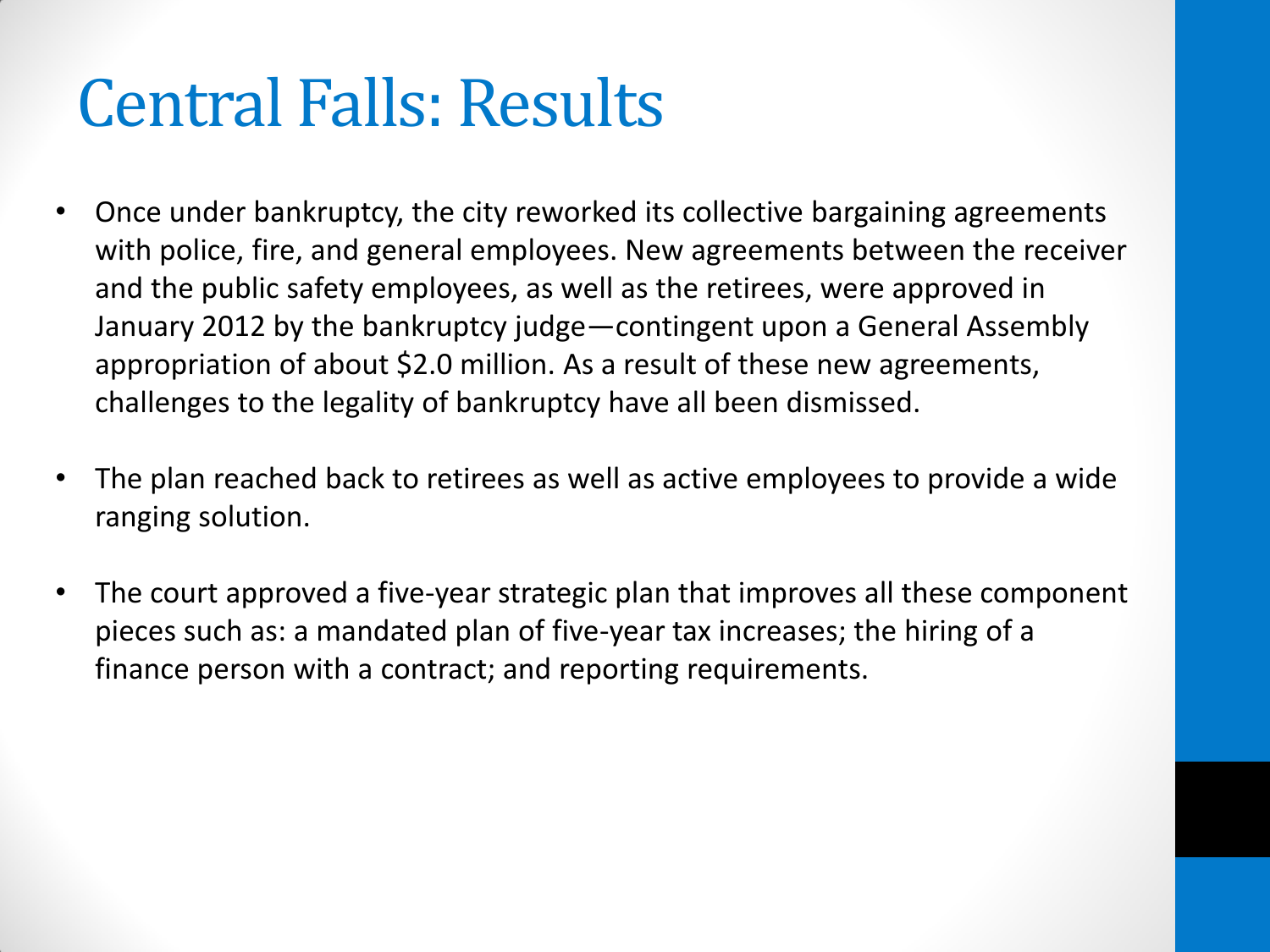## Rhode Island State Intervention

- Each step of this process:
	- Provided enhanced state intervention;
	- Limited the control of local officials;
	- Widened the expectations of change; and
	- Provided additional options for the state to implement change.
- However, this process also:
	- Expanded opposition of the local officials;
	- Expanded opposition of organized labor; and
	- Expanded opposition of some segments of the local community.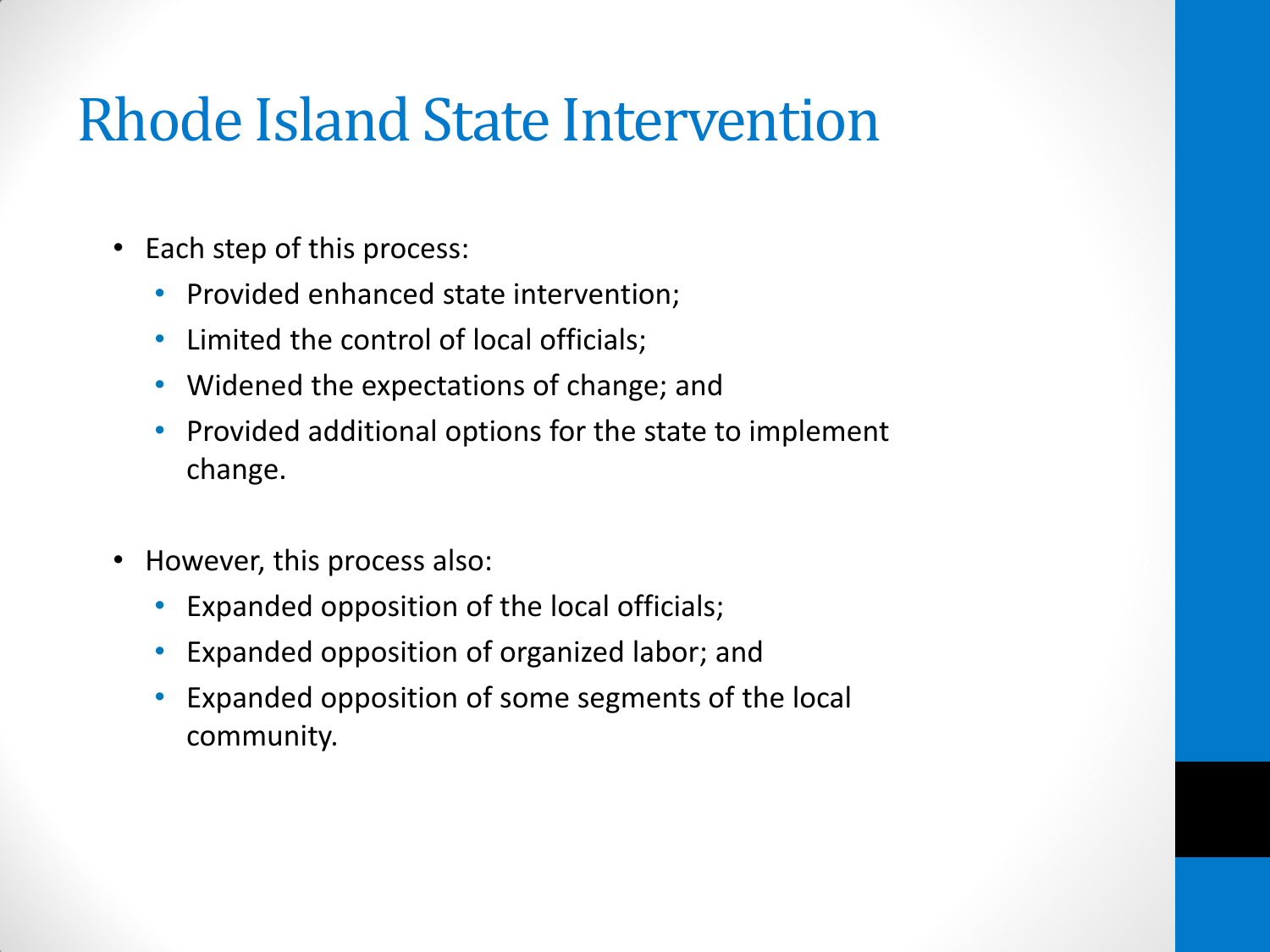## Other Rhode Island Municipalities

- Central Falls now has no receiver, a new Mayor, and a new City Council. It has continued to follow its mandatory five-year plan.
- By the end of 2010, the state had intervened in two other distressed municipalities: Woonsocket, and East Providence. East Providence is no longer under state intervention, but Woonsocket still has a Budget Committee.
- The Central Falls example has changed the context of conversations throughout the state, especially in regard to bringing labor unions to the table to negotiate. The authority and the reach of the receiver opened up the ability of municipal government to reach agreements with unions with the threat of bankruptcy.
- Outstanding municipal pension issues also continue to be examined through an ongoing Locally Administered Pension Committee.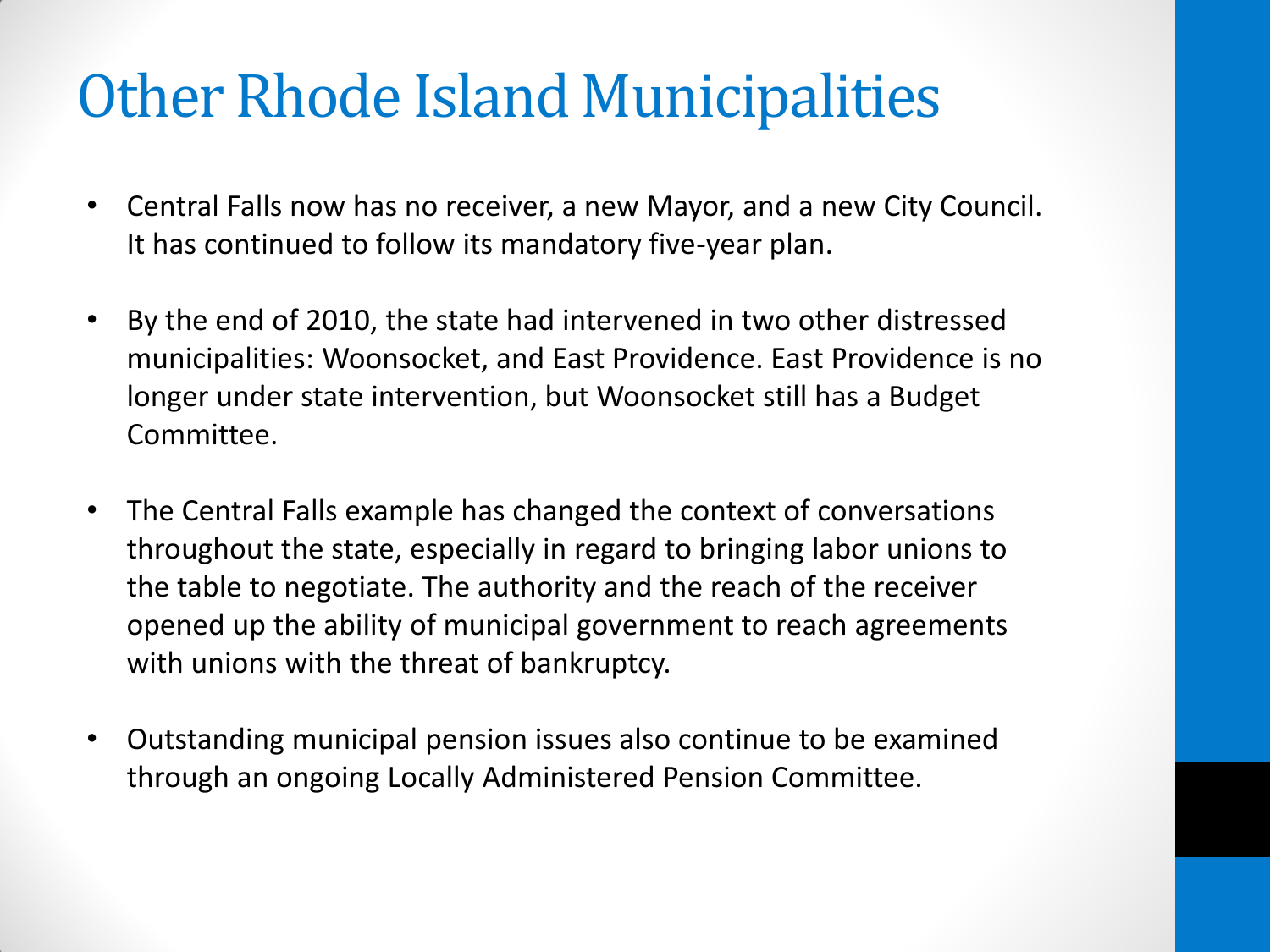#### Intervention Considerations

- What role should the local elective officials have in the process?
- Should the process circumvent existing state law?
- Should education be included in control issues?
- Where along the spectrum of intervention do you allow the renegotiation of contracts?
	- Should pension changes (active versus retirees) be allowed? If so, when?
	- Should health care changes (active versus retirees) be allowed? If so, when?
- What are the municipality's obligations to bondholders?
- What party has the ability to be the catalyst for intervention?
- What principles must be met before action?
- What are the political ramifications of state interference?
- Who pays for the cost of the receiver?
- What power should the receiver have over non financial issues?